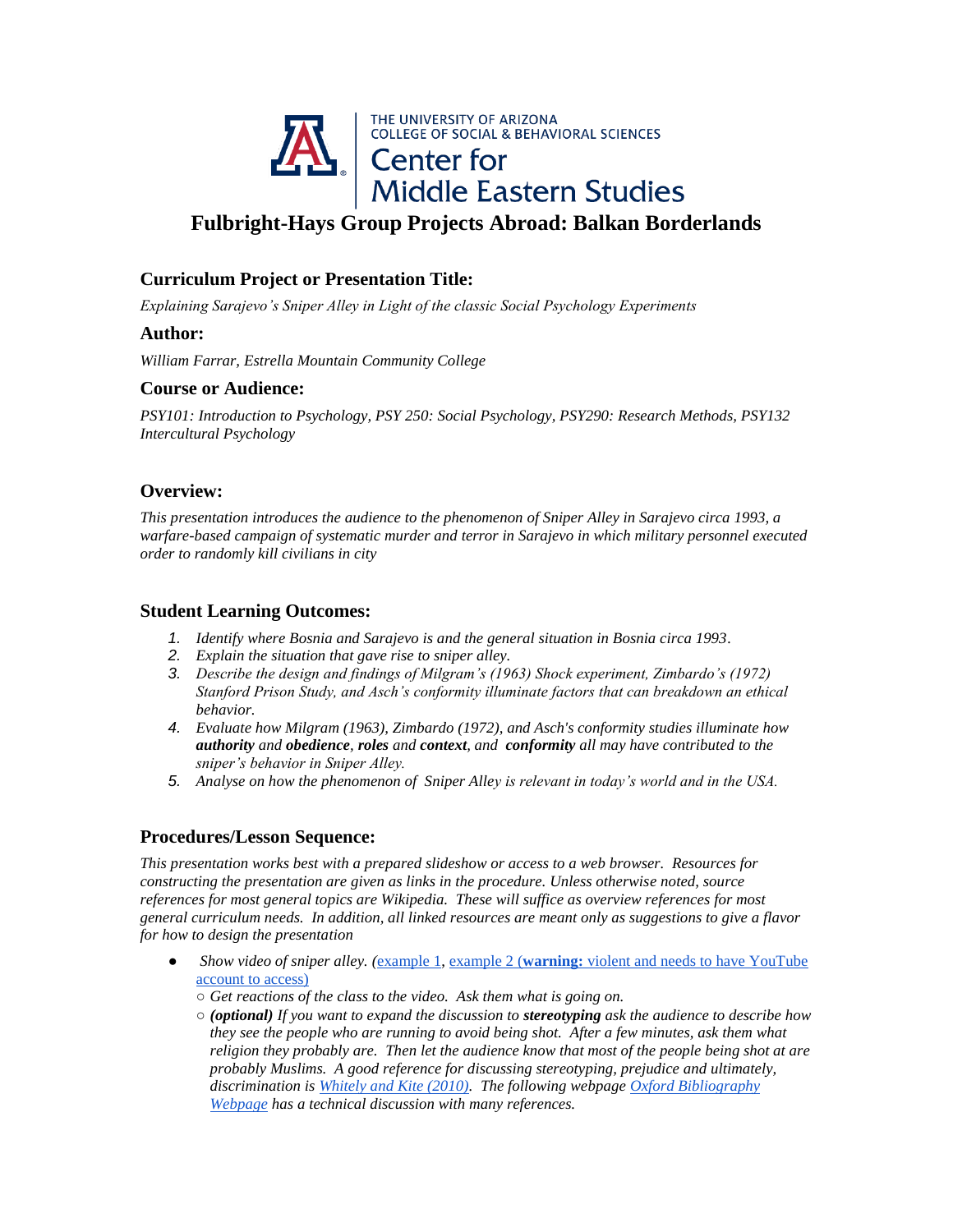- *Ask the class what they know about the former Yugoslavia, Bosnia, and Sarajevo. Use this as your starting discussion point.*
	- *Below are some resource suggestion for creating a presentation:*
		- *A* [map of Europe](http://travelquaz.com/wp-content/uploads/2015/09/bosnia-u201cthe-bridge-on-the-drina-u201d-by-ivo-andric-203-voices.jpg) o[r the world i](http://ontheworldmap.com/bosnia-and-herzegovina/bosnia-and-herzegovina-location-map.jpg)llustrating where Bosnia and the other states of the former *[Yugoslavia](http://www.icty.org/x/image/ABOUTimagery/Yugoslavia%20maps/3_%20yugoslavia_map_2008_sml_en.png) is.*
		- *A close up map showing <u>Bosnia and Sarajevo</u>, and perhaps some photos of Sarajevo today (e.g., [example 1,](https://www.mywanderlust.pl/wp-content/uploads/2015/02/bascarsija-sarajevo.jpg) [example 2,](http://sarajevo.travel/assets/photos/texts/original/a-winter-weekend-in-sarajevo-1420804400.jpg) [example 3\)](http://www.nationalgeographic.com/content/dam/travel/rights-exempt/Travel-2016/Where-The-Locals-Go/Sarajevo/old-town-bascarsija-sarajevo.jpg).*
		- *Summarize source material on [Bosnia a](https://en.wikipedia.org/wiki/Bosnia_and_Herzegovina)nd [Sarajevo.](https://en.wikipedia.org/wiki/Sarajevo)*
		- *Summarize source material on th[e breakup of Yugoslavia](https://en.wikipedia.org/wiki/Breakup_of_Yugoslavia) an[d Bosnian war.](https://en.wikipedia.org/wiki/Bosnian_War)* 
			- *(Optional) Discuss any or all of the following in terms of explaining the violence and internecine warfare:*
				- *how the breakup of Yugoslavia destroyed economic stability and ability to address their basic needs, particularly the lowest three elements of Maslow's [Hierarchy of](https://en.wikipedia.org/wiki/Maslow%27s_hierarchy_of_needs)  [Needs.](https://en.wikipedia.org/wiki/Maslow%27s_hierarchy_of_needs) [\(copy of original 1943 article here.\)](http://psychclassics.yorku.ca/Maslow/motivation.htm)*
				- *how economic and social disruption led to [scapegoating.](https://en.wikipedia.org/wiki/Scapegoating) (See the editing volume by [Esses & Vernon, 2009,](https://books.google.com/books?id=-8UEryg54fsC) particularly Chapter 4 by Glick,* When Neighbors Blame Neighbors: Scapegoating and the Breakdown of Ethnic Relations.
				- *how Rene Girard's anthropological model of the scapegoat may explain (See [Girard,](https://books.google.com/books/about/The_Scapegoat.html?id=7-PYAAAAMAAJ)  [\(1986\)](https://books.google.com/books/about/The_Scapegoat.html?id=7-PYAAAAMAAJ), particularly the second chapter* Stereotypes of Persecution.)
		- *Consider showing images of Sarajevo during the war [\(example 1,](https://cdn.theatlantic.com/assets/media/img/photo/2012/04/20-years-since-the-bosnian-war/b40_RTR2N3FY/main_900.jpg?1423856551) [example 2 \(](http://3.bp.blogspot.com/-aVuC8_uFUSs/Thf6OiqgBDI/AAAAAAAAAII/iMrYwNcnczk/s640/Sarajevo+%2528Genocid+u+Bosni%2529+23.jpg)[warning](http://3.bp.blogspot.com/-aVuC8_uFUSs/Thf6OiqgBDI/AAAAAAAAAII/iMrYwNcnczk/s640/Sarajevo+%2528Genocid+u+Bosni%2529+23.jpg): this [image has a dead body\)](http://3.bp.blogspot.com/-aVuC8_uFUSs/Thf6OiqgBDI/AAAAAAAAAII/iMrYwNcnczk/s640/Sarajevo+%2528Genocid+u+Bosni%2529+23.jpg), [example 3\)](http://www.aegeegoldentimes.eu/wp-content/uploads/2012/04/Sarajevo24.jpg).*
- *Briefly describe the [siege of Sarajevo](https://en.wikipedia.org/wiki/Siege_of_Sarajevo) and how [sniper alley](https://en.wikipedia.org/wiki/Sniper_Alley) came to be [\(map of sniper alley\)](http://www.pippins.me.uk/2009%20Bosnia/images/Bosnia-1715%20Sarajevo%20map.jpg)*
	- *Ask audience to provide explanations about how soldiers, many of whom were young men and reservists (not professional soldiers) could find themselves shooting civilians trying to cross road intersections.*
- *Present [video on Milgram's \(1963\) shock study](https://www.youtube.com/watch?time_continue=13&v=Kzd6Ew3TraA) on asocial behavior. (For more information, see [Milgram \(1974\)](https://books.google.com/books/about/Obedience_to_Authority.html?id=vYGA45EODOgC), and thi[s Wikipedia article](https://en.wikipedia.org/wiki/Milgram_experiment) for a brief overview.)*
	- *.Discuss the role of obedience and authority in facilitating people to act in ways that are later judged as immoral.*
- *Present [video on Zimbardo's \(1973\) Stanford Prison Study](https://www.youtube.com/watch?v=sZwfNs1pqG0) For more information, see [Zimbardo](https://books.google.com/books/about/The_Lucifer_Effect.html?id=vjeHCA6i4IAC)  [\(2007\)](https://books.google.com/books/about/The_Lucifer_Effect.html?id=vjeHCA6i4IAC) an[d this Wikipedia article.](https://en.wikipedia.org/wiki/Stanford_prison_experiment)*
	- *Discuss the role of roles and context in "allowing" people to act in ways that are later judged as immoral.*
- *Present [video illustrating Asche's research on conformity](https://www.youtube.com/watch?v=TYIh4MkcfJA) (originally study in 1951) . For more information see this [pdf of Asche \(1955\) article](http://www.bridgetutoring.co.uk/download/i/mark_dl/u/4008169036/4612592015/Solomon+Asch+-+Original+article.pdf) in* Scientific American and this [Wikipedia article.](https://en.wikipedia.org/wiki/Asch_conformity_experiments) ○ *Discuss the role of conformity in "allowing" people to act in ways that are later judged as immoral*
- *Now it is time to discuss how these factors played a role in the soldier's shooting of civilians.*
	- *Discuss about how obedience and authority authorized and demanded the behavior, analogizing this to Milgram's study. Would soldiers have engaged in shooting civilians if they were not cajoled by superiors? Did the superiors help to remove the sense of responsibility on the part of shooters?*
	- *Discuss how roles and context changed soldier's perception of civilians and what the behavior meant. Discuss the role of "guard" and "prisoner" by analogy to "shooter" and "sniper." It was noted by victims that the shooters often seemed to act arbitrarily. Analogize this to the description of guards' behavior in the Stanford Prison Study.*
	- *Discuss the role of conformity on the shooters' actions. Did the shooter's peers play a role in the behavior. (Perhaps discuss the role of depersonalization and uniforms). The video discussed two forms of conformity: informational conformity (believing what they are doing is "true") and normative conformity (not believing, but just going along with the group.). Let the audience discuss whether either kind of conformity could lead to shooting. Keep the discussion open-ended.*
- *Bring the conversation back to the personal relevance of the audience.* 
	- *If the optional topics of needs and scapegoating were discussed, discuss how it would be possible for the USA to find itself in a place in which citizens are actively scapegoating one another. Or, are there structures in place in the USA that would prevent a breakdown of*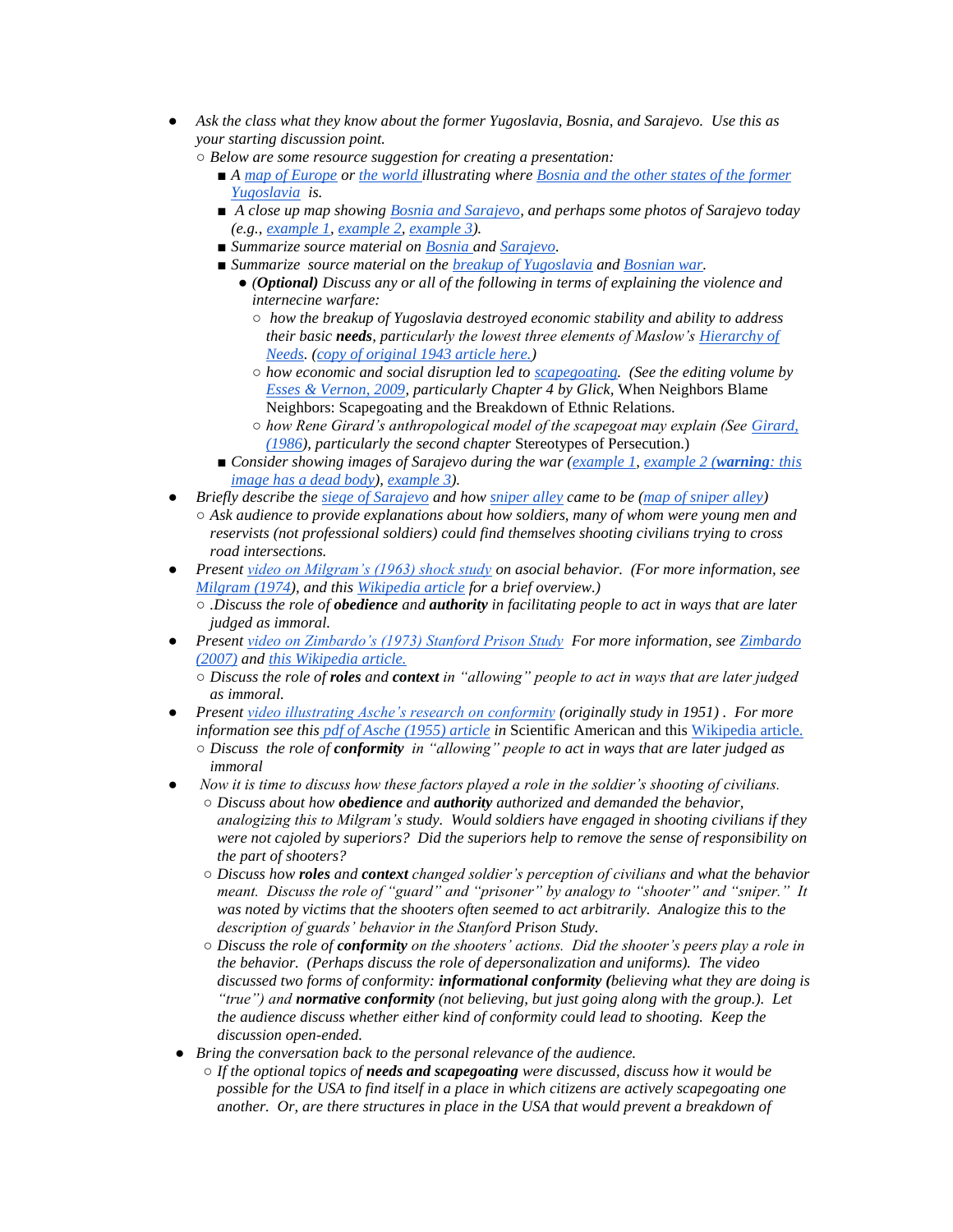*structure that would endanger people's needs?*

- *Are there any current events that are leading people to behave in ethically questionable ways due to any of the factors explored (obedience and authority, role and context, and conformity.) Would it be possible for these factors to be so extreme that people could go all the way to homicide?*
- *How can our knowledge of these social psychology concepts help us be proactive in ensuring that we- both as individuals and collectively- don't fall into the trap of committing unethical acts.*

#### **Assessment:**

- *Most of the formative assessment is informal, it is engaged by question and answer with the audience. However, at each bullet point, the speaker could implement a personal response system (e.g., TurningPoint, Kahoots, Socrative), to get a quantitative measure of participant understanding. (e.g., one could ask* "Sarajevo is the capital of which country?"*, or* "Which of the following countries has a predominantly Muslim population?*)*
- *After each video a speaker could create a quantified response asking participants to identify a key concept or term from the video.* (e.g., How was the amount of harm somebody was willing to do to another person measured?)
- *In my class, summative assessments are often built into end-of-the class quizzes that I have built into the Canvas Learning Management System. For the presentation given, most questions are about the methodology of the social psychology studies, so they would not be appropriate for other use. However, tailoring multiple choice questions appropriate to the level of description given by the speaker should be fairly straightforward.*
- *Alternatively, the final bullet of the lesson sequence could be omitted. Instead, it would become an essay assignment. Here is an example of one possible essay "*After considering how the three classic social psychology studies can be applied to "sniper alley, please pick an current issue in the USA that these studies can be applied to. In your discussion, make sure to use and define the following terms: **obedience, authority, role, context, information conformity, normative conformity.** Each term should be accompanied by an illustration taken from the current issue you chose to discuss. In the final paragraph, discuss what can be done to minimize the impact of each of these concepts. A complete paper will address all concepts."

#### **Materials:**

*Videos and links are included in the lesson sequence. These resources can be used to build a slide show if desired. In addition, here are the sources relevant to social psychology that would illuminate the presentation:*

Asch, S. E. (1955). Opinions and Social Pressure. *Scientific American*, 193 (5), 31-35.

Esses, V. M., & Vernon, R. A. (Eds.). (2008) Explaining the breakdown in ethnic relations: Why neighbors kill. New York: Blackwell Publishing, Ltd. Oxford, UK.

Girard, R. (1986). The scapegoat. Baltimore, MA. John Hopkins Universit.y

Maslow, A. H. (1943). A theory of human motivation. *Psychological Review*, 50, 370-396.

Milgram, S. (1974/2009). *Obedience to Authority: An experimental view.* New York: Harper Collins.

Whitley, B. E., & Kite, M. E. (2010). *The psychology of prejudice and discrimination*. Belmont, CA: Wadsworth.

Zimbardo, P. (2007). *The Lucifer effect: Understand how good people turn evil.* New York: Random House